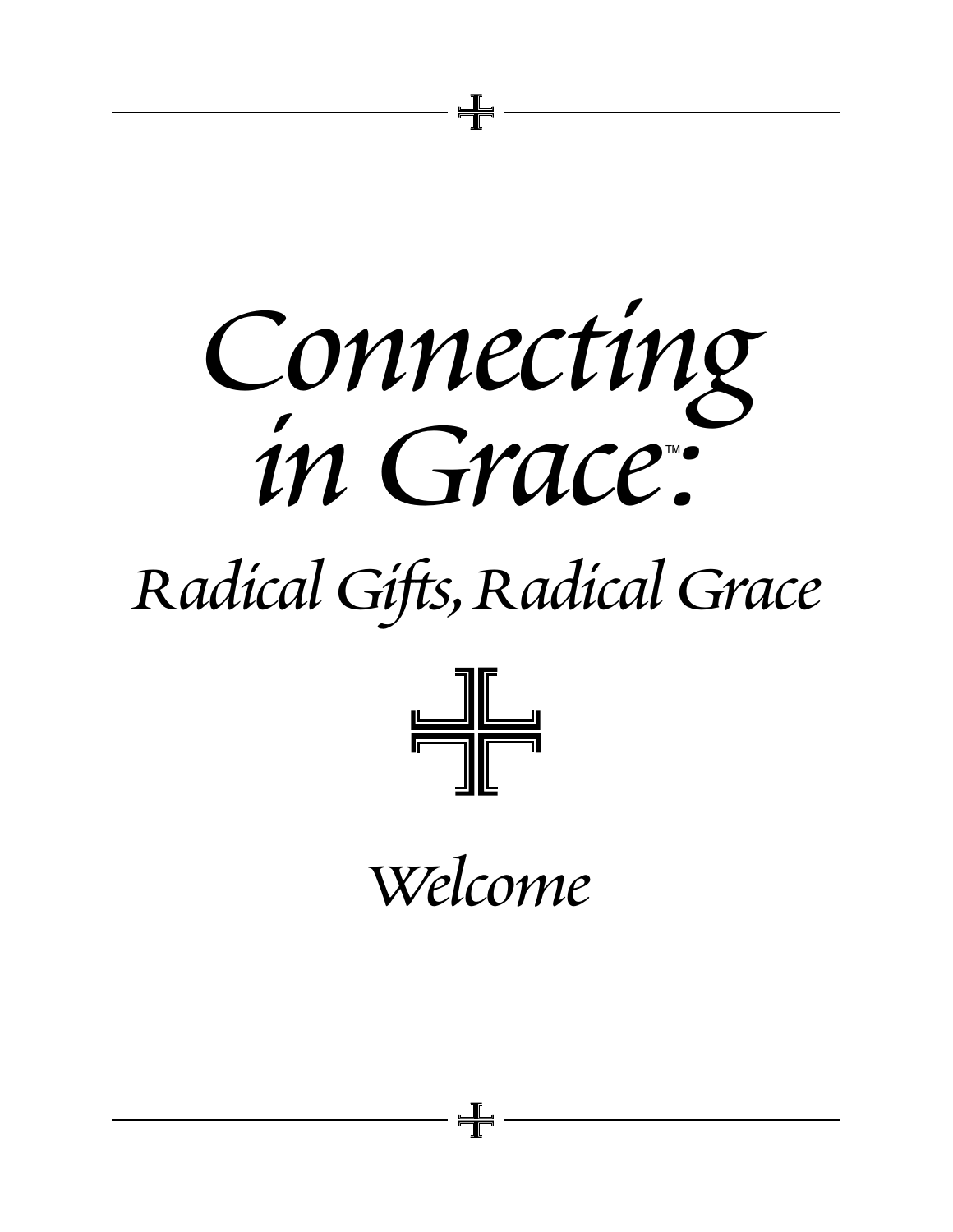## *Welcome*

Dear Friends,

"How is God poking around in your life?" It's a question I've heard around Incarnation asked again and again. How *is* God poking around in your life? Do you know? Have you been paying attention? This faith study is a chance to open up your senses—to listen, watch, and discover how God is already present in your life each and every day.

Most of us move pretty quickly through the day—too often, we're simply on auto-pilot. But if you stop to reflect, stop to listen to other people, stop to think about what brings you joy, stop to notice surprises, stop to pray or simply to be quiet, you can begin to sense how God might be moving in your own life. Does it sound unlikely or extraordinary? God's presence is definitely an extraordinary gift—it's a radical gift and radical grace!

*Connecting in Grace: Radical Gifts, Radical Grace* provides a chance to talk about some of these questions: What does God want for my life? How can I watch and listen for God's presence in ordinary days and in days that are significant marking points? How do other people reveal God's presence to me? How do I point to God for them? What do I do with my time and energy? How can I be God's hands and heart in the world? How is God with me in the tough days of challenges, sadness, or loss? How is God with me in days that seem like the best of times? These are all questions about the radical gifts, the radical grace of God.

**Your small group is a place to pay attention to how God might be moving in your life.** Sometimes it's a simple comment or a question from another group member that opens up something you hadn't realized before. Sometimes the written reflections or the questions can bring a new insight or a new discovery about your life or your faith. Your group is a chance to practice listening and watching for how God might be poking around in your life!

**Your small group is a chance to connect with others while connecting with God.** Your conversations will follow an outline of easy, informal, open-ended questions to give you a chance to gradually grow together as a group. You can share your thoughts or simply listen. By discovering things you share in common, you'll find another person on a similar journey in life and faith. Through the diversity of the group, you'll have a chance to learn from others. Whether you simply get to know a few new people or you meet lifelong friends, small groups are a chance to connect with others.

#### **Connecting in Grace: Radical Gifts, Radical Grace**

Writer: Lynda Thompson

© 2006 Incarnation Lutheran Church. All rights reserved. May not be reproduced without written permission from Incarnation Lutheran Church, 4880 Hodgson Road, Shoreview, MN 55126, 651-484-7213.

Scripture quotations are from New Revised Standard Version Bible, © 1989 Division of Christian Education of the National Council of Churches of Christ in the United States of America.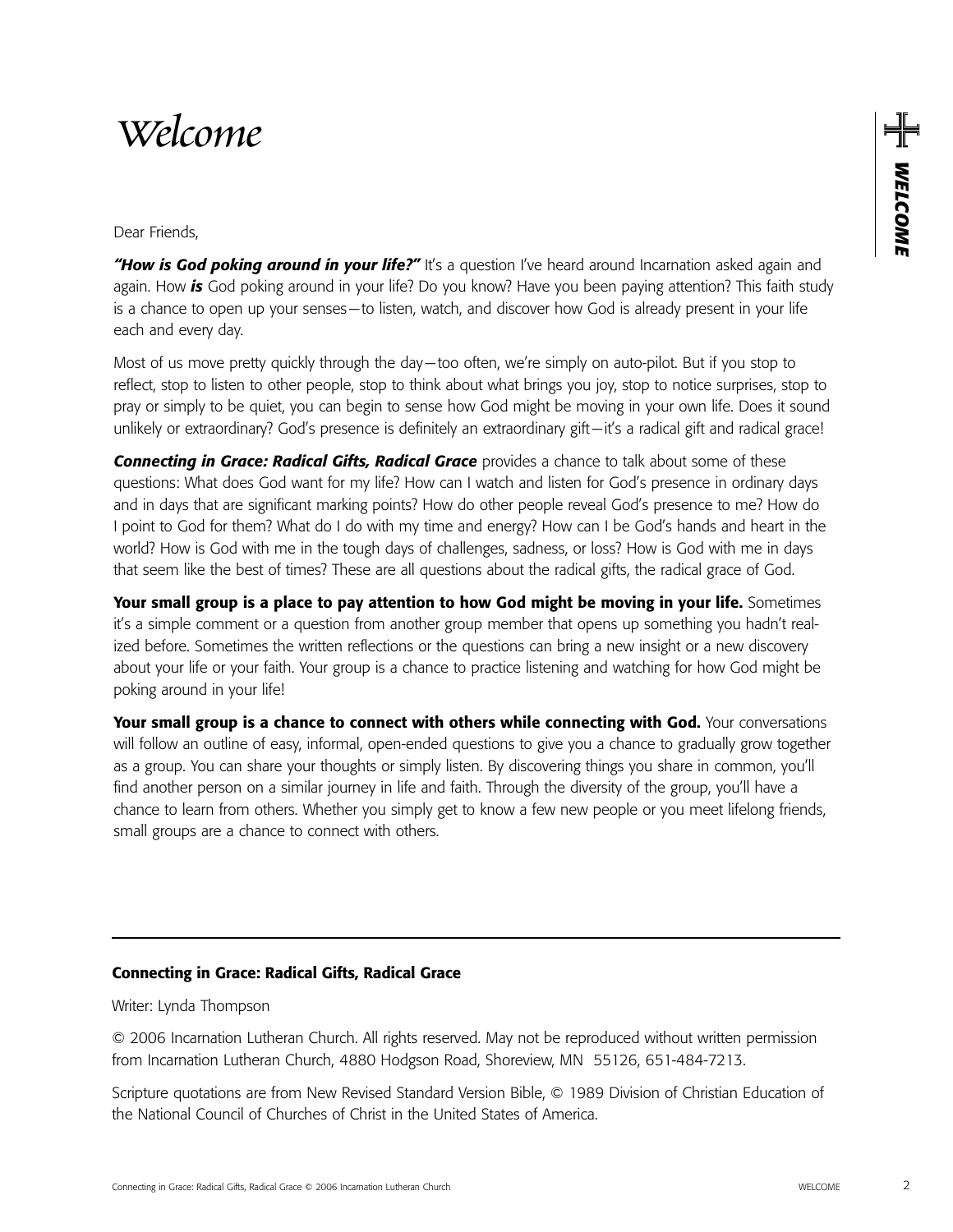**We're thankful that you've chosen to be part of this small group!** We know that you may be juggling a full, busy life. We've designed these groups to be easy for people with busy schedules—there is no preparation needed and the groups meet only once a month. Because your comments and questions might be just what someone else needs to hear, we hope you'll make this small group a priority in your life and make a commitment to attend. You'll want to stay up-to-date with the group's conversation, and the other group members won't want to miss seeing you and hearing from you.

Header and the goals have under the fillowing incarned with a material Grace Connection Connection Line and the stress of the content of the connection and the stress of the stress of the stress of the stress of the stress **Watching for signs of God's grace and living lives filled with God's grace** are central themes in this faith study. You'll find that the faith study is rooted in the radical gift of God's grace as understood in the Lutheran faith. Each session includes a reflection written at Incarnation Lutheran Church by one of the pastors or staff members. You will find these groups to be different than a Bible study in some ways. While learning from the Bible and reflecting on what the Bible has to say, much of your time will be spent talking with one another and making connections between the Bible and your life today.

**Many thanks to the Incarnation community** for the opportunity to design and develop the *Connecting in Grace* series. Special thanks to Lynda Thompson, who served as the chief writer and co-coordinator of this project. Many thanks also to Pastor Gary Medin for his encouragement, commitment, and expertise in small group ministry. My gratitude also goes out to the small group leaders at Incarnation who nurture and build a sense of Christian community and create opportunities for people to listen and watch for God.

In Christ,

Denise Floe Small Group Ministry Incarnation Lutheran Church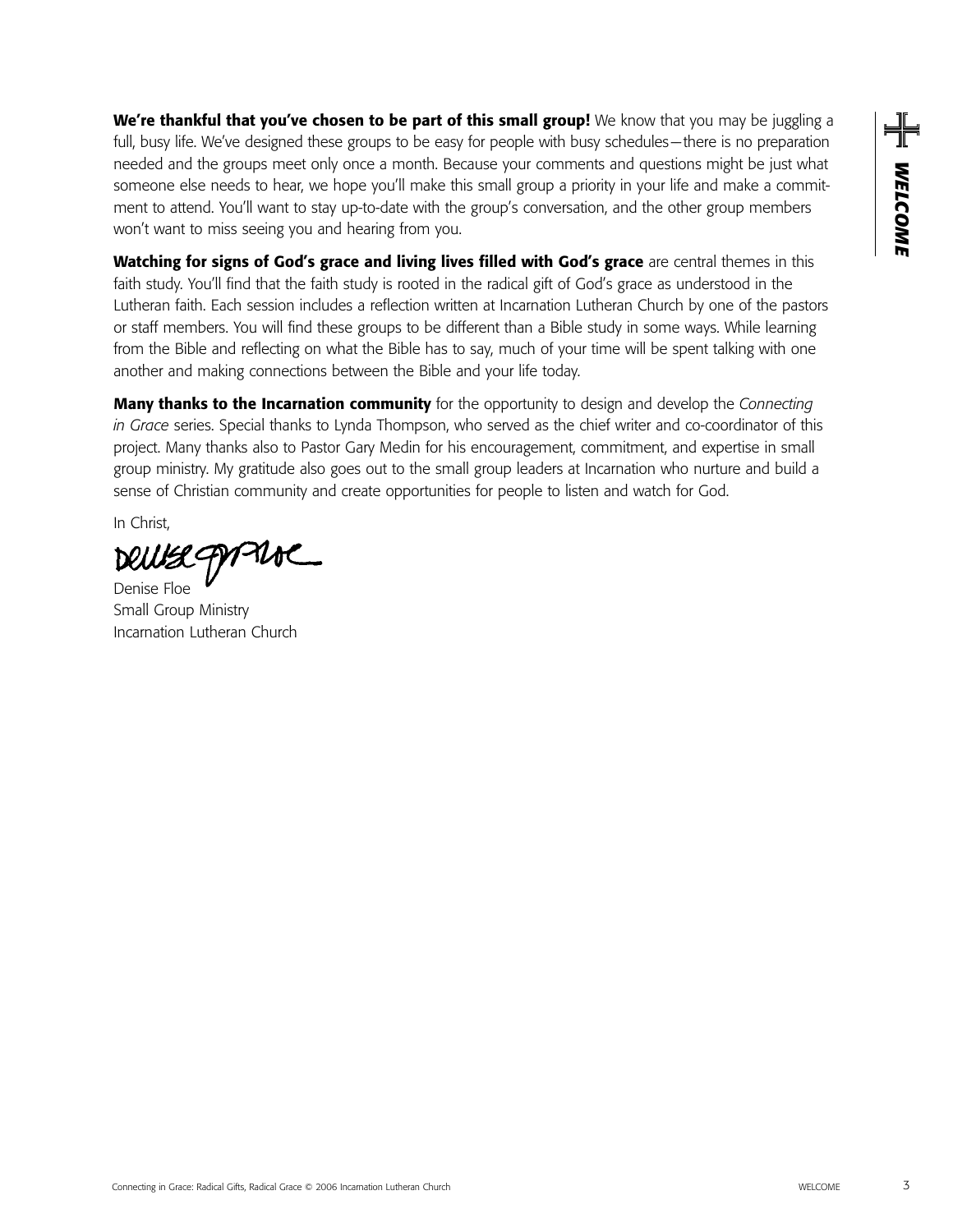#### *Reflection Topics for Radical Gifts – Radical Grace*

#### **Session 1: Ordinary Days**

Reflection by Pastor Gary Medin, "Signs of Grace" in *Alive Now* by Charles G. Finney

#### **Session 2: Simple Living**

Reflection by Becky Benson & Lynda Thompson

#### **Session 3: Adding Value**

Reflection by Shawna Berg, "Do We Know What We're Asking?" in *Alive Now* by Thom M. Shuman

#### **Session 4: People**

Reflection by Becky Benson, *The Signature of Jesus* by Brennan Manning

#### **Session 5: Servant Living**

Responsive reading by Lynda Thompson

#### **Session 6: Holy Nudges**

Reflection by Lynda Thompson, "Listening for God's Call" in *Alive Now* by Eli Fisher

#### **Session 7: Suffering**

Reflection by Pastor Jeanne Markquart

#### **Session 8: Rituals and Faith Practices**

Reflection by Lynda Thompson, Editor's Note in Alive Now by Melissa Tidwell, "Ways of Prayer: Designing a Personal Rule of Life" in *Weavings* by William O. Paulsell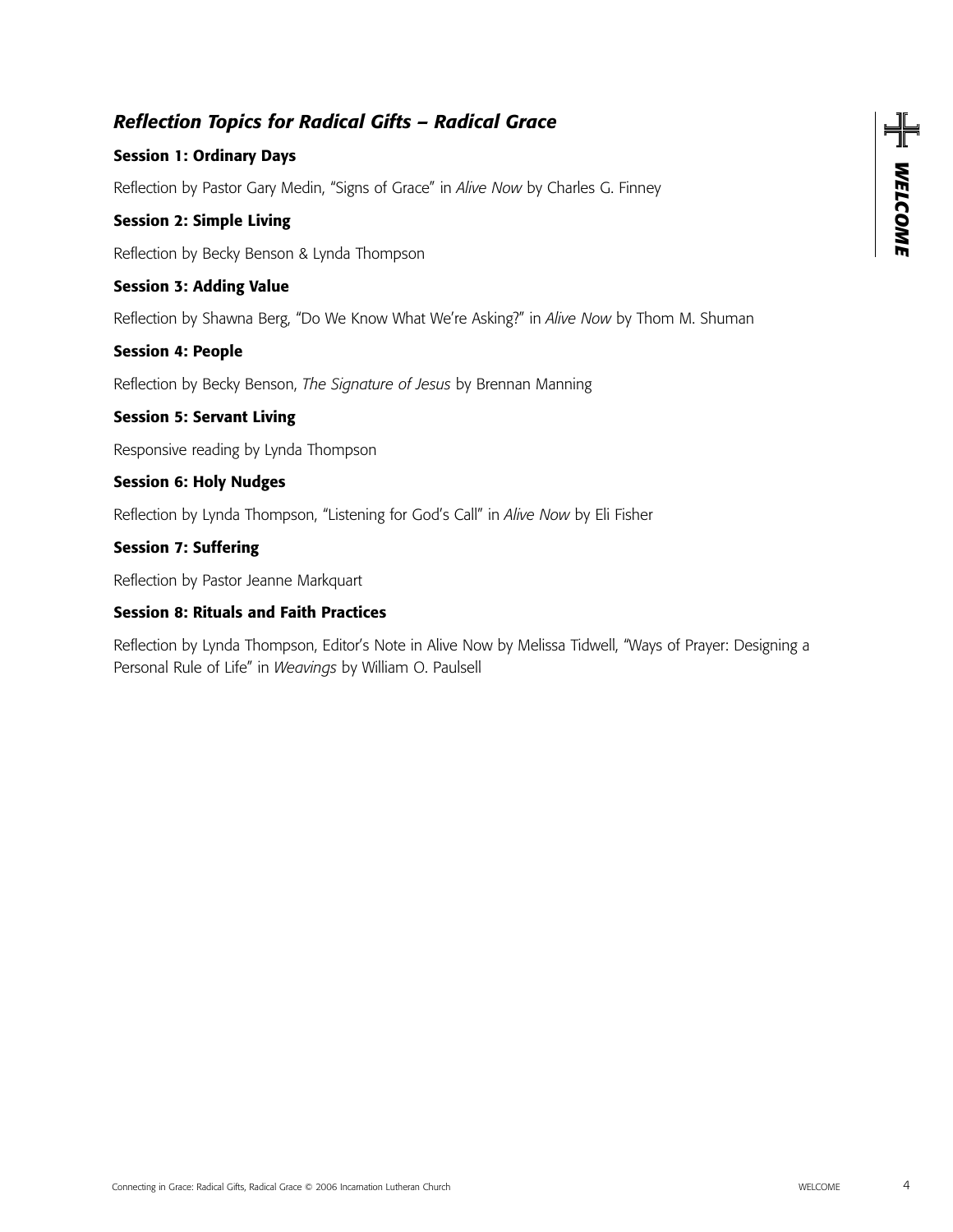### *Hospitality in Small Groups*

Relationships are most easily built in an open and trusting environment that invites people to come in and relax. It's important to help create this welcoming environment for your group at each and every session. The conversations that happen informally between your group members are just as important as the structured conversations that take place during the faith study.

#### *The Role of the Host*

You will have the opportunity to be the host or co-host for one of the sessions. Hosting a small group doesn't mean that the meeting must be at your home. The role of the host is a very important one. The host is responsible for bringing treats and calling members to remind them about the time and place of the next meeting (another chance for community building!).

#### **Before the Session**

It's the host's responsibility to:

- Call each member the week before the session to say "hello" and offer any reminders or updates. You may want to check in with the leader before you make these calls. Use this time as an opportunity to have a conversation with other group members. For example, if you remember events that were mentioned at the previous meeting, ask how the event went. ("At the last session, you mentioned that you were going to tennis camp. What did you enjoy most?" or "I know that you were looking forward to going to the Twins game last Saturday. I saw in the paper that they won that day. How was the game?")
- Bring treats and a beverage to the session.

#### **At the Session**

Although the leader creates the space for the group to meet, it's the host's responsibility to:

- Have the room set up before the first group member arrives. This provides a relaxed setting for the group members and helps them feel as if everything is under control.
- Greet group members as they arrive.
- Provide the beverage and other refreshments.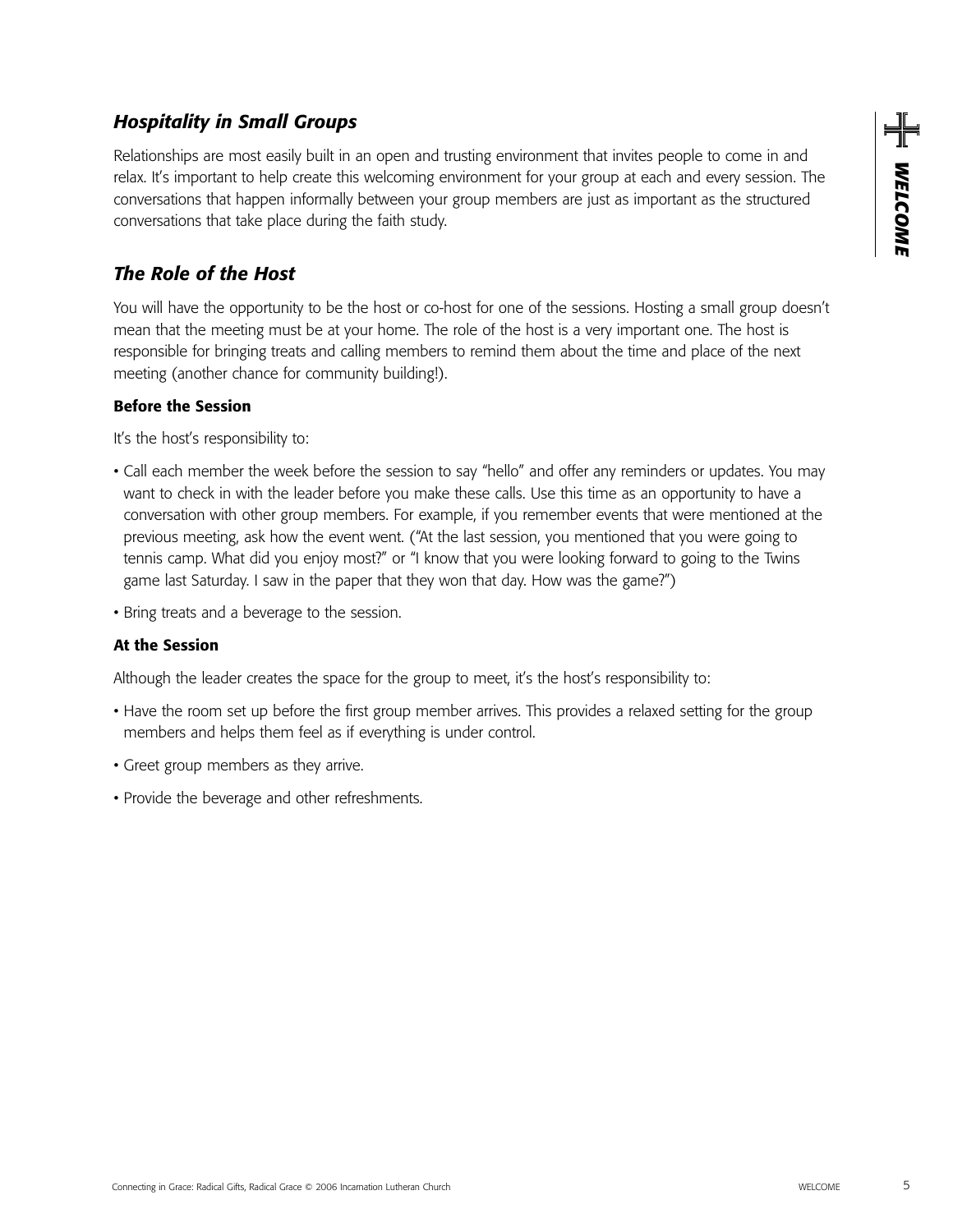#### **Your Group Covenant**

Your small group will develop a group covenant at one of your first sessions.

 $\bullet$   $\overline{\phantom{a}}$   $\overline{\phantom{a}}$   $\overline{\phantom{a}}$   $\overline{\phantom{a}}$   $\overline{\phantom{a}}$   $\overline{\phantom{a}}$   $\overline{\phantom{a}}$   $\overline{\phantom{a}}$   $\overline{\phantom{a}}$   $\overline{\phantom{a}}$   $\overline{\phantom{a}}$   $\overline{\phantom{a}}$   $\overline{\phantom{a}}$   $\overline{\phantom{a}}$   $\overline{\phantom{a}}$   $\overline{\phantom{a}}$   $\overline{\phantom{a}}$   $\overline{\phantom{a}}$ 

<u> 1989 - Johann Harry Harry Harry Harry Harry Harry Harry Harry Harry Harry Harry Harry Harry Harry Harry Harry</u>

 $\bullet$  . The contract of the contract of the contract of the contract of the contract of the contract of the contract of the contract of the contract of the contract of the contract of the contract of the contract of the co

#### **Group Mission Statement**



| <b>Group Values</b> |  |  |
|---------------------|--|--|
|---------------------|--|--|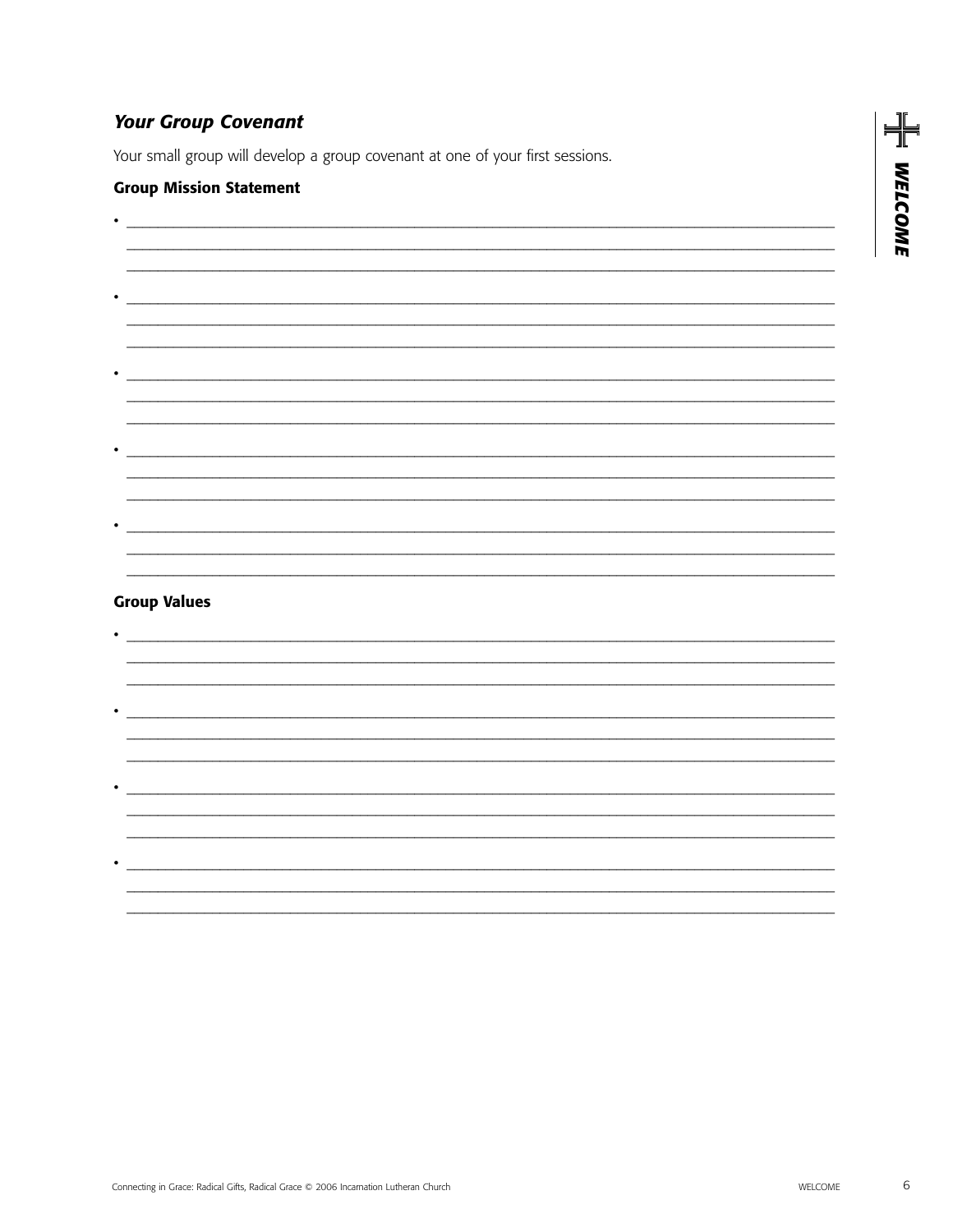#### **Group Arrangements**

• We will meet once a month on \_\_\_\_\_\_\_\_\_\_\_\_\_\_\_\_\_\_ for 8 sessions.

• We will begin at \_\_\_\_\_\_\_\_\_\_\_ and each session will last 2 hours.

| Session                 | Date | Time | Location |
|-------------------------|------|------|----------|
|                         |      |      |          |
| $\overline{\mathbf{2}}$ |      |      |          |
| $\overline{\mathbf{3}}$ |      |      |          |
| 4                       |      |      |          |
| $\overline{\mathbf{5}}$ |      |      |          |
| $6\phantom{1}6$         |      |      |          |
| $\overline{\mathbf{z}}$ |      |      |          |
| $\pmb{8}$               |      |      |          |

#### **Group Members**

| ٠                                                                                                                                                                                                                                        |  |  |
|------------------------------------------------------------------------------------------------------------------------------------------------------------------------------------------------------------------------------------------|--|--|
|                                                                                                                                                                                                                                          |  |  |
| ٠<br><u> 2000 - Jan Alexander de Carlos de Carlos de Carlos de Carlos de Carlos de Carlos de Carlos de Carlos de Carlos d</u>                                                                                                            |  |  |
|                                                                                                                                                                                                                                          |  |  |
| $\bullet$ $\overline{\phantom{a}}$                                                                                                                                                                                                       |  |  |
|                                                                                                                                                                                                                                          |  |  |
| $\bullet \underbrace{\hspace{2.5cm}}_{\hspace{2.5cm} \textbf{---}}\underbrace{\hspace{2.5cm}}_{\hspace{2.5cm} \textbf{---}}\underbrace{\hspace{2.5cm}}_{\hspace{2.5cm} \textbf{---}}$                                                    |  |  |
|                                                                                                                                                                                                                                          |  |  |
|                                                                                                                                                                                                                                          |  |  |
| $\bullet$                                                                                                                                                                                                                                |  |  |
|                                                                                                                                                                                                                                          |  |  |
| $\bullet$ . The contract of the contract of the contract of the contract of the contract of the contract of the contract of the contract of the contract of the contract of the contract of the contract of the contract of the co       |  |  |
|                                                                                                                                                                                                                                          |  |  |
| $\bullet$ <u>- and a set of the set of the set of the set of the set of the set of the set of the set of the set of the set of the set of the set of the set of the set of the set of the set of the set of the set of the set of th</u> |  |  |
|                                                                                                                                                                                                                                          |  |  |
|                                                                                                                                                                                                                                          |  |  |
| $\bullet$ and the set of $\bullet$                                                                                                                                                                                                       |  |  |
|                                                                                                                                                                                                                                          |  |  |
| ٠                                                                                                                                                                                                                                        |  |  |

 $\begin{array}{c}\n\frac{1}{2}\n\end{array} \n\underline{\begin{array}{c}\n\text{WECOME}\n\end{array}}$ 

 $\overline{\phantom{a}}$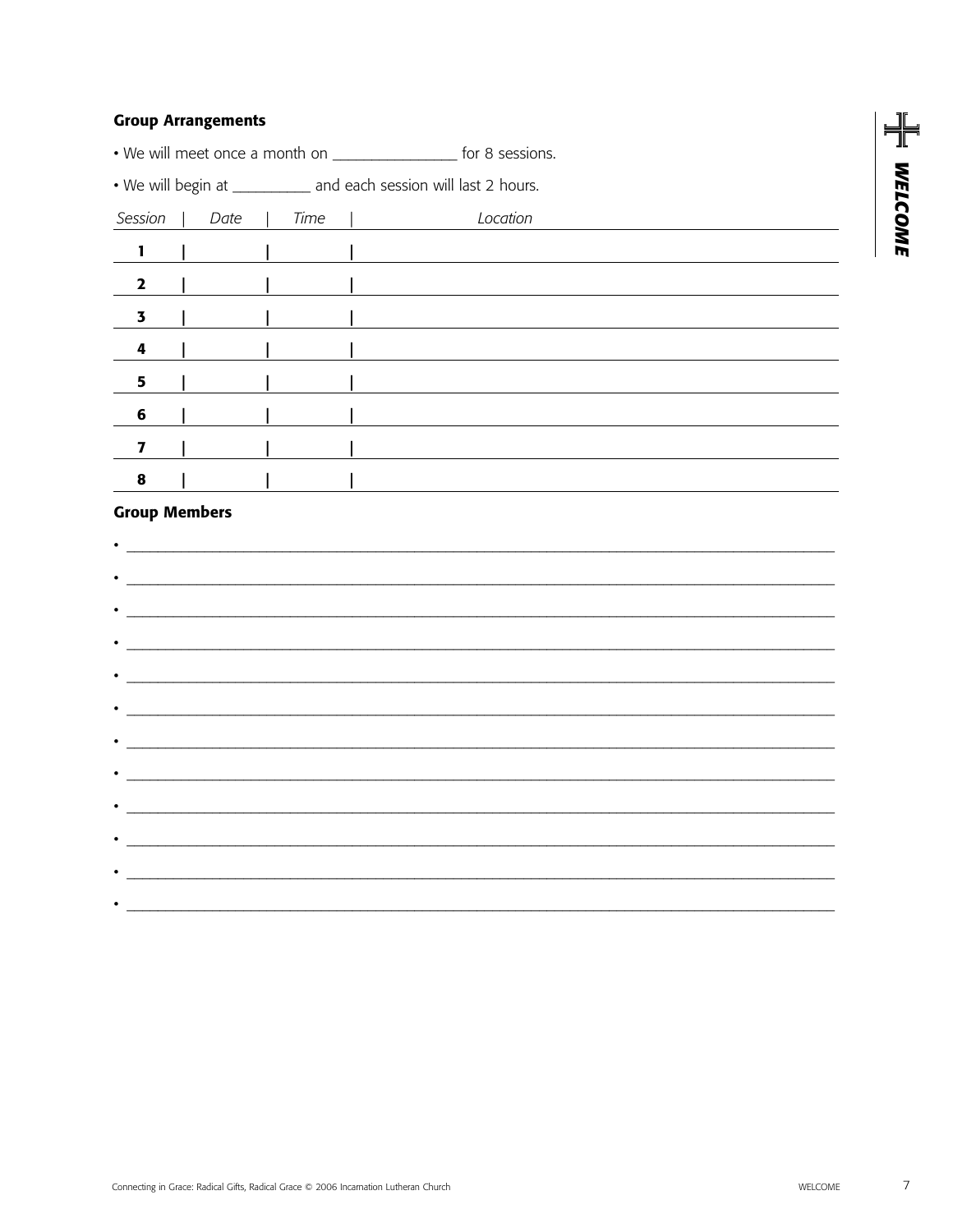# *Additional Resources*

This is a comprehensive list of all of the resources listed within each session, plus some additional ones that you may find helpful as you learn about spreading the Good News.

*Alive Now,* The Upper Room, Nashville, TN, www.upperroom.org/alivenow: "The Abundant Life," May/June 2002 "Amazing Grace," July/August 1998 "Friendship," January/February 1999 "God's Call," January/February 2003 "Household of God," May/June 2003 "Justice and Righteousness," July/August 2004 "Mentors," May/June 2000 "Our Shared Dream," May/June 2005 "Signs of Grace," March/April 2005 "Suffering," March/April 2006 "Visions and Voices," May/June 2004

Bachman, John W. *Together in Hope: 50 Years of Lutheran World Relief.* Minneapolis, MN: Kirk House Publishers, 1995.

Barndt, Joseph. *Dismantling Racism: The Continuing Challenge to White America.* Minneapolis, MN: Augsburg Fortress, 1991.

Barton, Ruth Haley. *Invitation to Solitude and Silence.* Downers Grove, IL: InterVarsity Press, 2004.

Bass, Dorothy C., Ed. *Practicing Our Faith.* San Francisco, CA: Jossey-Bass Publishers, 1997.

Beckmen, Richard J. *Beginning Conversations with God.* Minneapolis, MN: Augsburg Fortress, 1995.

Bennethum, D. Michael. *Listen! God is Calling! Luther Speaks of Vocation, Faith and Work.* Minneapolis, MN: Augsburg Fortress, 2003.

Benson, Robert. *Between the Dreaming and the Coming True.* New York, NY: Jeremy P. Tarcher/Putnam, 1997.

Brooke, Avery. *Plain Prayers in a Complicated World.* Cambridge, MA: Cowley Publications, 1993.

Buechner, Frederick. *Listening to Your Life.* New York, NY: HarperCollins Publishers, 1992.

Buechner, Frederick. *Peculiar Treasures.* San Francisco, CA: HarperSanFrancisco, 1993.

Buechner, Frederick. *Telling Secrets.* New York, NY: HarperCollins Publishers, 1991.

Cooper, Rodney, L. *We Stand Together.* Chicago, IL: Moody Press, 1995.

DeGrote-Sorensen, Barbara. *Tis a Gift to be Simple: Embracing the Freedom of Living with Less.* Minneapolis, MN: Augsburg Fortress, 1992.

Dillard, Annie. *Pilgrim at Tinker Creek.* New York, NY: HarperCollins Publishers, 1974.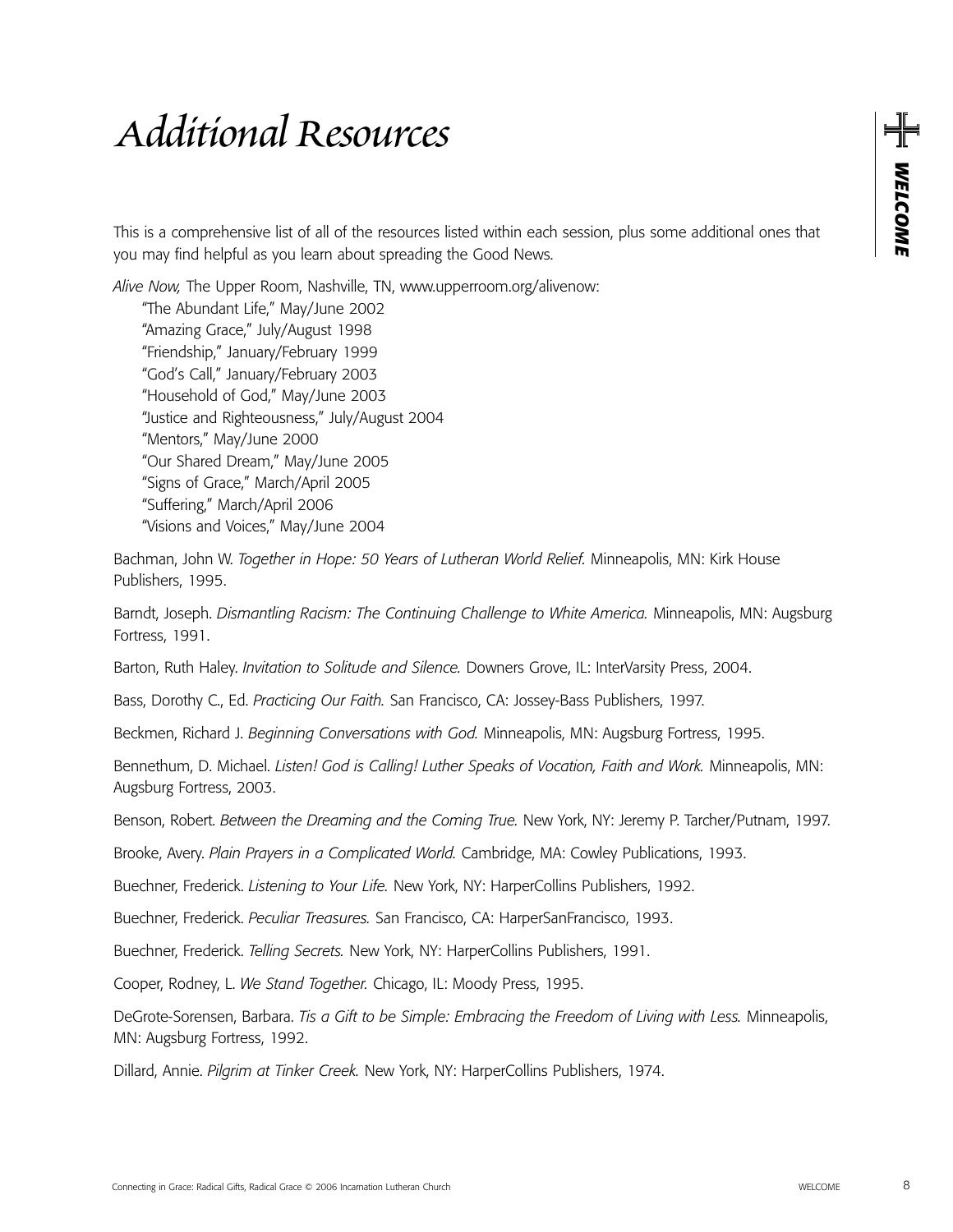Dominiguez, Joe and Vicki Robin. *Your Money or Your Life.* New York, NY: Penguin Group, 2000.

Eppley, Harold Webb and Melander, Rochelle Yolanda, Ed. *Starting Small Groups—and Keeping Them Going.* Minneapolis, MN: Augsburg Fortress, 1995.

Feiler, Bruce. *Walking the Bible.* New York, NY: HarperCollins Publishers, 2001.

Foster, Richard. *Celebration of Discipline: The Path to Spiritual Growth.* San Francisco, CA: Harper & Row, 1978.

Foster, Richard J. & Smith, James Bryan, Ed. *Devotional Classics.* New York, NY: HarperCollins Publishers, 2005.

Hafften, Ann E., Ed. *Water from the Rock: Lutheran Voices from Palestine.* Minneapolis, MN: Augsburg Fortress, 2003.

Henderson, Jim. *a.k.a. Lost: Discovering Ways to Connect with the People Jesus Misses Most.* Colorado Springs, CO: WaterBrook Press, 2005.

Imathiu, Grace. *Words of Fire, Spirit of Grace.* Porjus, Sweden and Milwaukee, WI: True North, 2003.

Jones, Laurie Beth. *The Path: Creating Your Mission Statement for Work and for Life.* New York, NY: Hyperion, 1998.

Jones, Tony. *Pray.* Colorado Springs, CO: NAVPRESS, 2003.

Jones, Tony. *Read, Think, Pray, Live.* Colorado Springs, CO: NAVPRESS, 2003.

Jones, Tony. *The Sacred Way: Spiritual Practices for Daily Life.* Grand Rapids, MI: Zondervan, 2004.

L'Engle, Madeline. *The Irrational Season.* San Francisco, CA: HarperSanFrancisco, 1984.

Lewis, C.S. *A Grief Observed.* New York, NY: HarperSanFrancisco, 1961.

Lewis, C.S. *The Lion, the Witch and the Wardrobe.* New York, NY: HarperTrophy, 1950.

Manning, Brennan. *The Signature of Jesus.* Sisters, OR: Multnomah Publishers, 1996.

Marty, Martin E. *Speaking of Trust: Conversing with Luther about the Sermon on the Mount.* Minneapolis, MN: Augsburg Fortress, 2003.

Melander, Rochelle and Harold Eppley. *Our Lives Are Not Our Own: Saying "Yes" to God.* Minneapolis, MN: Augsburg Fortress, 2003.

Nessan, Craig L. *Give Us This Day: A Lutheran Proposal for Ending World Hunger.* Minneapolis, MN: Augsburg Fortress, 2003.

Norris, Kathleen. *Amazing Grace, A Vocabulary of Faith.* Riverhead, NY: Riverhead Books, 1998.

Nouwen, Henri. *Making All Things New: An Invitation to the Spiritual Life.* San Francisco, CA: HarperCollins, 1981.

Nouwen, Henri J.M. *The Wounded Healer.* Garden City, NY: Image Books, 1979.

The ONE Campaign is an effort to rally Americans to fight the emergency of global AIDS and extreme poverty. Learn more at http://www.one.org/

Palmer, Parker. *Let Your Life Speak: Listening for the Voice of Vocation.* San Francisco, CA: Jossey-Bass, 1999.

Parks, Sharon Daloz. *Big Questions, Worthy Dreams.* San Francisco, CA: Jossey-Bass, 2000.